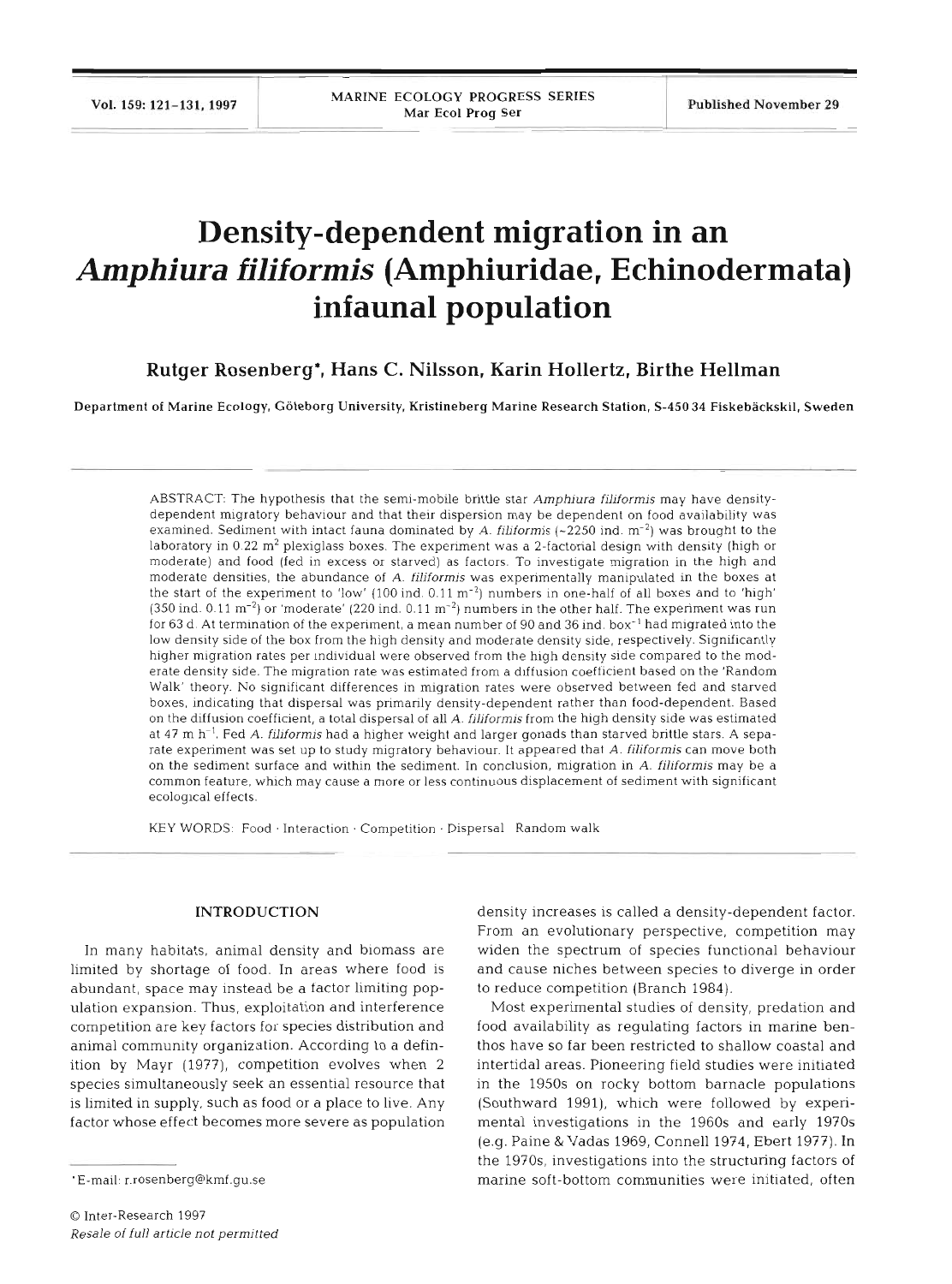in manipulative field or laboratory experiments. In such a study, Woodin (1974) demonstrated that competition for space and food was not a significant factor between tube-building polychaetes or between tube builders and burrowing polychaetes. In an experiment with suspension-feeding bivalves, Peterson (1982) did not find any interspecific effect on growth, whereas strong intraspecific density effects on growth and gonad development were recorded. In another study performed in the same subtidal lagoon with other filter-feeding bivalves, Peterson & Andre (1980) found significant interspecific competition for space. Thus, interference and resource competition are important structuring factors for soft-bottom shallow water communities, but may be significantly different depending upon which species and which functional groups (e.g. suspension feeders, surface and sub-surface deposit feeders, and carnivores) are present in the sediment.

In the marine environment, strong spatial gradients occur from highly productive coastal and estuarine areas to offshore deep areas with poor food supply. In the food-abundant end of such a gradient, benthic communities are rich in numbers and biomass, whereas these attributes gradually decline towards the impoverished end-point (Pearson & Rosenberg 1987). Quantity and quality of food generally attenuate with depth, and, in most sublittoral sediments, depositfeeding animals have to compete for limited food resources (Levinton 1979, Jumars & Wheatcroft 1989). Based on data from field samples, it has been suggested that over large sea areas, such as the North Sea, the Skagerrak and the Kattegat, sublittoral macrobenthic communities are limited by insufficient food supply (Josefson 1985, Rosenberg 1995). Temporarily, food may be abundant, for example, following a spring or autumn phytoplankton bloom. In shallow waters, however, suspension feeders may not experience any food limitation during seasons with high production of phytoplankton (Moller & Rosenberg 1983, Olafsson 1986).

In some localized parts of the North Sea and the Skagerrak, enhanced numbers and biomasses of benthic fauna have been recorded. For example, in an area with tidal fronts off the Dutch coast, high sedimentation supports a rich benthic infauna (Creutzberg et al. 1984). Similarly, off the Swedish west coast in the Deep Trench, advective near-bottom processes distribute enough food to support a rich benthic fauna with very large biomasses dominated by the brittle star *Amphiura filiformis* (Rosenberg 1995). Thus, species like A. *filiformis* appear to be more densely packed in the sediment when food occurs super-abundantly compared to when food is less common. Quantity and quality of food are fundamental factors underlying the structure, abundance and biomass of marine benthic

communities (Pearson & Rosenberg 1987, Olafsson et al. 1994).

*Amphiura filiformis* is one of the dominant macrofauna1 species on soft-bottoms in the north-east Atlantic at depths from about 15 m down to 100 m or more; it has shown long-term stability and a life span of 20 yr or,more (O'Connor et al. 1983, Kiinitzer et al. 1992, Skold et al. 1994). This species is buried in the sediment with its disk at about 4 cm depth. One or 2 arms are stretched up above the sediment for feeding. *A. filiformis* can switch between suspension and deposit feeding depending on current speed and availability of food (Buchanan 1964). *A. filiformis* appears to be stationary for long periods, but has been observed to leave its position in the sediment during spawning (Woodley 1975) and when oxygen saturation declines below 13 % (Rosenberg et al. 1991). Thus, this species, which does not move daily in search of food, seems suitable for conservative assessments of densitydependent or space-dependent dispersal of a marine sublittoral population.

In this study, we address the question of whether benthic sublittoral infauna may show density-dependent migration and how this eventually may be related to availability of food. Samples of the dense *Amphiura*   $filiformis$  (about 2250 ind.  $m^{-2}$ ) community from the Deep Trench in the Skagerrak were collected together with its intact sediment for laboratory experiments. A. *filiformis* were initially manipulated to form 1 high and 1 moderate density treatment, each able to migrate to a less densely populated portion of the sediment. Dispersive behaviour was examined. The animals in these treatments were either given food in super-abundance or were starved.

The measurement of dispersal in this study was analyzed as a 'Random Walk' from high to low density and from moderate to low density, respectively. Should the starved and crowded population of *Amphiura filiformis*  migrate to the less densely populated part of the sediment, this would suggest density-dependent and/or starvation induced dispersion. Should the fed and crowded animals also migrate to the less crowded section of sediment, this would suggest that densitydependence is the primary factor for dispersion rather than competition for food.

## **MATERIAL AND METHODS**

Sediment collection. Sediment with intact fauna was collected on the western slope of the Deep Trench  $(57°54.63' N, 11°13.98' S)$  in the southeast Skagerrak off the Swedish west coast at 86 m depth on 13 September 1995. The sampler was a USNEL spade-corer  $(-700$  kg) inside which transparent plexiglass boxes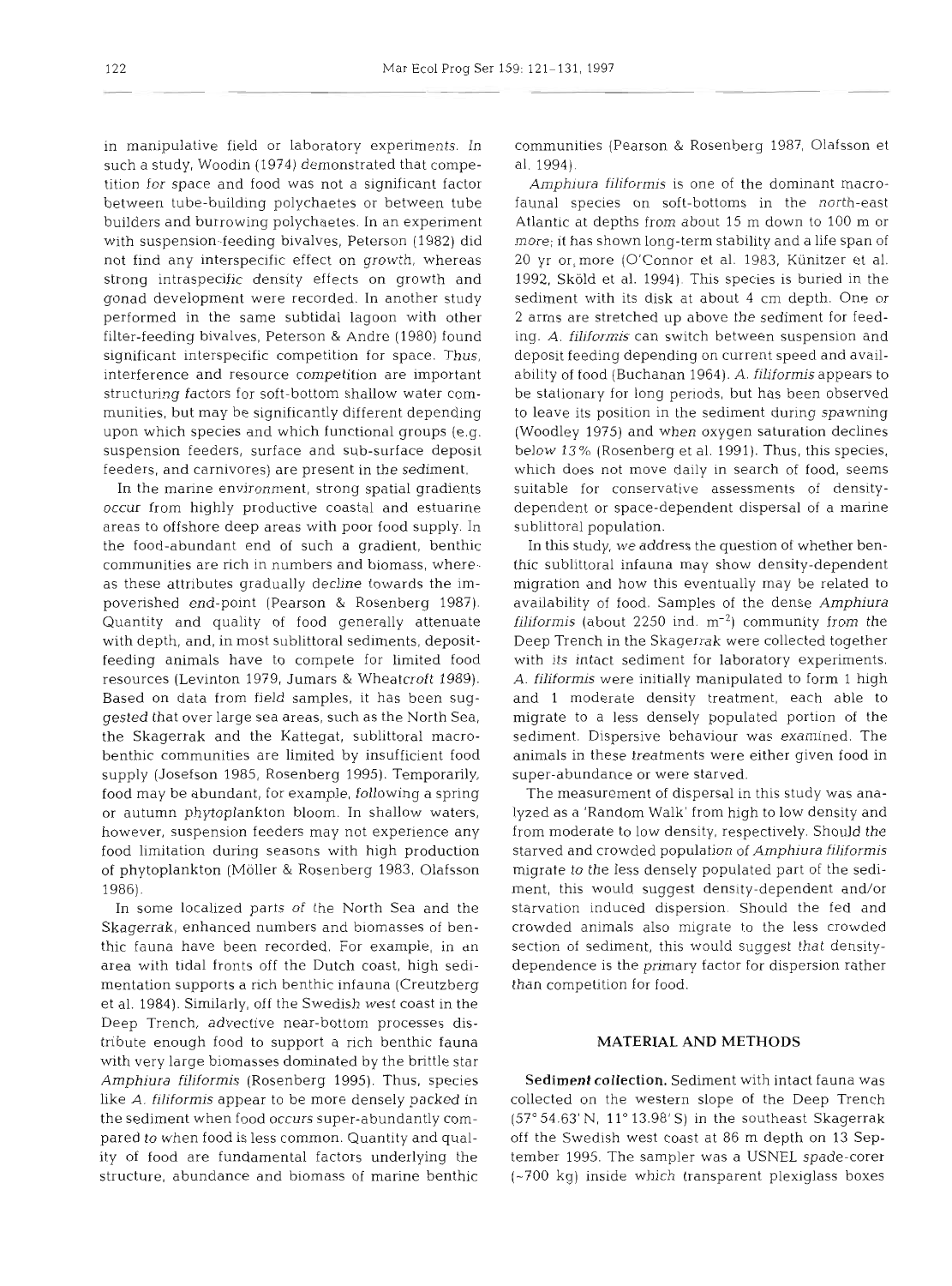$(47 \times 47 \text{ cm}, \text{ height } 39 \text{ cm})$  were installed before each deployment (Berge et al. 1986). When on board, each of the 16 boxes for the experiment was closed at the bottom. One additional sample was taken and the animals retrieved on a l mm mesh were identified and counted. The sediment in the samples was  $\sim$  25 cm high with ~15 cm of water above the sediment. The water in all boxes was aerated with air-stones until connected to a flow-through sea water system in a thermoconstant (lO°C) experimental room at Kristineberg Marine Research Station. Each box was continuously flushed with 2 to 2.5  $1 \text{ min}^{-1}$  sea water (13 to 6°C and 34 psu, similar to natural conditions) of an almost laminary flow of water  $(0.25 \text{ to } 0.30 \text{ cm s}^{-1})$  close to the surface of the sediment. The water was pumped from 35 m water depth and generally contained very little seston. The animals in the boxes were acclimated unti 2 October.

Experimental densities. A 2-factorial experimental design replicated 4 times (16 boxes) was used with food in 2 levels (fed or starved) and density at 2 levels (moderate or high; Fig. 1). Dispersal was measured as changes in abundance. To be able to manipulate the number of *Amphiura filiforrnis,* but with the rest of the benthic community and sediment intact, flushing of the boxes was cut off for 24 h. By means of this treatment, hypoxic conditions were produced and approximately half of the A. *filiformis* population and several other species appeared on the sediment surface within 24 h. Each box was divided into 2 halves with a cardboard barrier. All specimens of A. *filiformis* and *A. chiajei*  with their disk visible on the sediment surface were removed from one side of each box, which is referred to as the side with 'low' density. On the other side of the box, 1 'high' or 1 'moderate' density level of *A. filiformis* was prepared. *By* counting the number of remalning brittle star arms visible at the sediment surface on the 'low' density side of each box  $(-160 \text{ arms})$ ,  $SD = 53$ ), the number of amphiurids 'hidden' in the sediment was estimated to about 900 ind.  $m^{-2}$ . On the other sides of the boxes, a high density of *A. filiformis*  was established in 8 boxes (350 ind. equal to ~3200 ind.  $m<sup>-2</sup>$ , including the estimated number of burrowed specimens). Moderate densities were established in the other 8 boxes (220 ind. equal to  $\sim 2000$  ind. m<sup>-2</sup>, including the estimated number of burrowed specimens as above). Densities were manipulated during 1 d. A. *filiformis* and *A. chiajei* were not distinguished during this process. A few large sea urchins *Brissopsis lyrifera* emerged on the sediment surface during hypoxia; these were removed from the boxes. The high density treatment represents natural densities; numbers were only adjusted to be similar in all aquaria. All treatments were randomized in the boxes. As soon as treatments were finished, the boxes were flushed as

before, and all infauna buried into the sediment within 1 h. After 24 h, the cardboard barriers were removed. The vast majority of *A. filiformis* were adults with a mean oral width (Sköld et al. 1994) of  $2.5$  (SD =  $0.11$ ) mm, equal to a disk mean diameter of 8.0 mm.

Food treatment. Eight boxes, 4 with high and 4 with moderate densities in half of the boxes, were starved during the experiment (Fig. 1). Of the other 8 boxes, animals in the high density treatments were fed daily with 25 g frozen, chopped spinach (equal to 3.1 g C  $\rm m^{-2}$ ), and the boxes with moderate density with 10 g spinach (equal to 1.2 g C  $\rm m^{-2}$ ). The food was equally spread on the sediment surface in the whole box, i.e. also in the side with low density. Spinach has proven to be a high quality food for marine animals (Akesson 1975). When food was introduced, *Amphiura filiformis*  immediately became active and their arms dragged food into the sediment. In the areas with high or low density, almost all spinach had disappeared within an hour. Spinach left on the sediment surface after 2 h was removed. The amount of food suspended in the incoming and outgoing water of the boxes was measured in 3 randomly chosen boxes 8 times and no difference was found, which suggests that food supply via the flow-through water system was insignificant compared to the food added to the boxes. For the whole period (63 d) the amount of food given was 194 and 78 g C  $m^{-2}$ , respectively.

A crude estimate of food requirements of *Amphiura filiformis,* the dominant species in both abundance and biomass (see below), can be calculated based on an energy budget for *A, filiforrnis* in the Skagerrak. This budget gives an energy need of 0.29 mg C ind. $^{-1}$  d $^{-1}$ based on an absorption efficiency of 70% (Loo & Rosenberg 1996). Thus, the energy requirement for the experimental period for high densities of *A. filiformis*  would be 58 g C  $\mathrm{m}^\text{-2}$  and for moderate densities 36 g C  $m^{-2}$  The next ranked species in biomass in the Deep Trench, A. *chiajei,* with about one-tenth of the biomass of A. *filifornlis* (Rosenberg 1995), has a metabolic activity significantly smaller than that of *A. filiformis*  (Buchanan 1964). This species would therefore not add extra relative weight to the budget calculations. Thus, the amounts of food given to the high and moderate densities, based on these calculations, were approximately 3.3 and 2.1 times greater than the populations of A. *filiformis* needed for their basic metabolism. This population alone made up >70% of the macrofaunal biomass at the station where the sediment for the experiments was taken (Rosenberg 1995), which suggests that the quantity of food given to these groups was more than required. Thus, food was not a limiting factor in either food treatment.

Number of animals and assessment of gonads. The experiment was started on 4 October 1995 and termi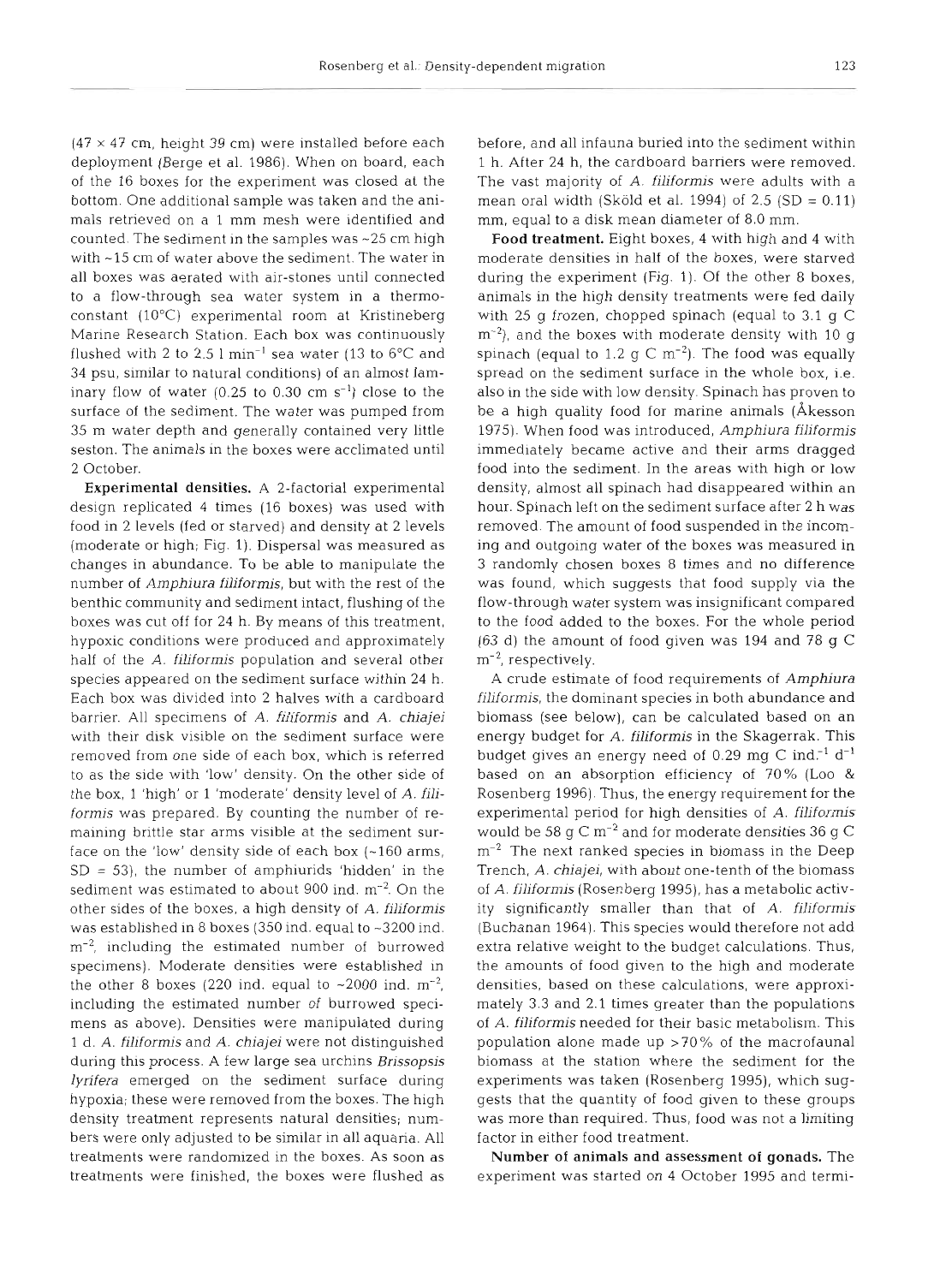nated after 63 d on 6 December At the end of the experiment, 4 samples (2 from each side of the boxes) were taken in all treatments with a core (diameter  $0.012 \text{ m}^{-2}$ ) down to the bottom of the boxes (Fig. 1) and sieved (1 mm meshes). *Amphiura filiformis* were counted and weighed alive to obtain their individual wet weights. The presence of gonads at the dorsal side of the disks was crudely assessed by eye.

Migratory behaviour. Migratory behaviour was studied in a separate experiment, in which 80 *Amphiura filiformis* were added to one half of each of 2 aquaria  $(20 \times 40 \text{ cm})$  with sieved sediment to remove macrofauna. The aquaria were connected to the flow-through sea water system as above. To cancel out any current influences, brittle stars were added downstream of the empty half in one aquarium and upstream in the other. Activity on the surface was continuously recorded by video (5 images  $s^{-1}$ ) in infrared radiation (IR) light in constant darkness for 4 wk. After this period, 5 cm vertical sections of sediment were sieved to assess any sub-surface migration of the brittle stars.

Measurements of sediment. Redox potential was measured with a digital potentiometer at the end of the experiment. Sediment was obtained by pushing 2 plexiglass cores with an inner diameter of 46 mm into each side of each of the 16 boxes. Ten platinum electrodes  $(Ø: 1 mm)$  were pressed through sealed predrilled holes in the cores from 1 cm above sediment surface down to a depth of 8 cm below the sediment surface. Calculations of redox potential (Eh) followed those outlined in Fenchel (1969).

At the beginning and end of the experiment, samples of sediment were taken down to 5 cm, using a cut-off syringe  $(Ø: 1.4 \text{ cm})$ . Sediment was freezedried and nitrogen and total carbon were analyzed with a NA 1500 NC analyzer (Fisons).

Calculations and statistics. Mean migration fluxes of *Arnphiura filiformis* between sides in each box were calculated from estimates of abundance in the 4 core samples taken at the end of the experiment in each box (2 from each side of the box; Fig. 1). Numbers obtained in these cores were subtracted from the abundances in the respectively sides of the box estimated at the start of the experiment. To test the hypothesis of densitydependent migration, a 'Random Walk' model was used. In this model, in which the A, *filiformis* migration is assumed to be a diffusion process, eventual differences in migration rates (net fluxes) between high or moderate densities and low density can be assessed. This is done by calculating a diffusion coefficient based on a solution of Fick's equation for dispersal between 2 compartments (Berg 1983).

$$
C_{(x,t)} = \frac{C_0}{2} \left[ 1 + \text{errorfunction} \left( \frac{x}{\sqrt{4Dt}} \right) \right]
$$

In this equation,  $C_0$  (ind.  $m^{-2}$  h<sup>-1</sup>) is the initial density,  $C_{(x,t)}$  (ind.  $m^{-2}$  h<sup>-1</sup>) is the density at the end of the experiment,  $D (m^2 h^{-1})$  is the diffusion coefficient which is scale- and density-independent,  $t$  (h<sup>-1</sup>) is the time between start and end and **X** (m) is the distance between samples (0.24 m; Fig. 1). For each box, the diffusion coefficient  $D$  was solved numerically using a mathematics software (MATLAB 4.2). There is a risk of overestimating the diffusion coefficient when the distance between samples is small in relation to steplength between turns in 'Random Walk' models. This should not be the case in the present study, because the distance between individuals was much shorter than the distance between samples. The diffusion model used here assumes that the tendency to move should be equal in all directions, that the sides of the boxes act as reflective surfaces and that there is no interaction between individuals.

Analyses for differences in the diffusion coefficient of *Amphiura filiforrnis* and mean individual wet weight between treatments were done as a 2-way analysis of variance (ANOVA) with density and food as fixed factors. Analysis for differences in N-content and total C-content in the sediment at 1 and 5 cm depth and mean redox potential between the surface and 8 cm depth were done using a nested 4-way ANOVA with boxside, density and food as fixed factors and box nested in the combinations of density and food. Homogeneity of variances was examined using Cochran's Ctest ( $p < 0.05$ ; Snedecor & Cochran 1967) and heterogeneity was removed by lnx transformation.



Fig. 1. The 2-factorial experimental design with high and moderate density of *Amphiura fjljformis* and fed and starved treatments. Eventual migration route is from the high (350 ind.) or moderate (220 ind.) density side of the box to the low  $(100 \text{ ind.})$  density side.  $n = 4$  replicates of each treatment. The enlarged box below shows how core samples were taken at the end of the experiment. The estimated distance between cores (24 cm) was used in the 'Random Walk' calculation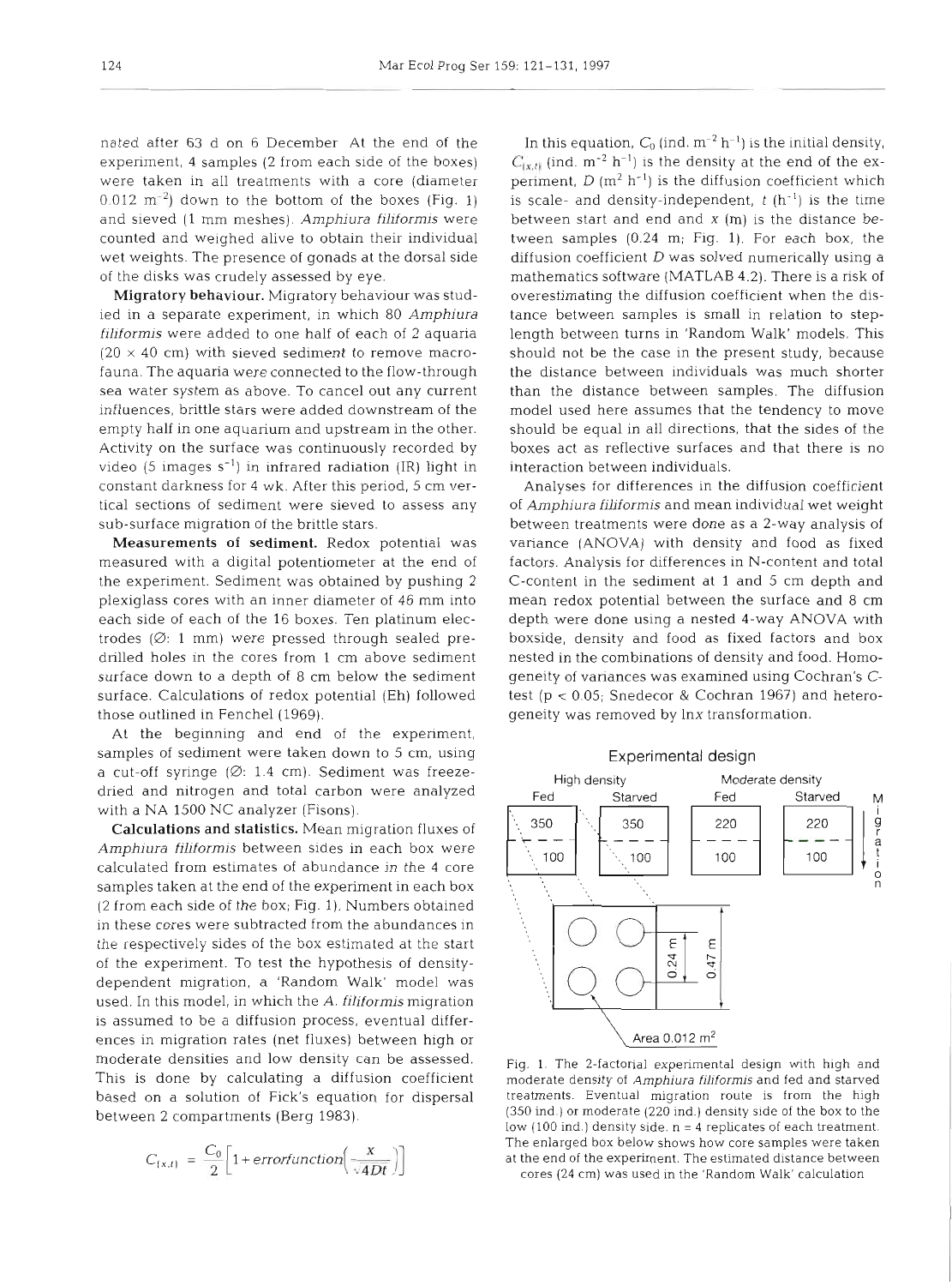# Sediment, redox potential, and carbon and

At the end of the experiment, the sediment surface in all boxes was generally grey-brown in colour and generally similar to its appearance at the start. Some dark **100** spots were, however, noted in the corners of boxes with the highest densities of brittle stars. The vertical **o 1** <sup>I</sup> appearance of the sediment, visually inspected from **<sup>1</sup>0 -1 -2 -3 -4 -5 -6 -7 -8**  the sides of the transparent boxes, seemed unchanged. A significantly smaller mean redox potential (0 to 8 cm<br>depth) was measured in the fed treatments than in the of sediment at the end of the experiment (December 1995) in<br>starved treatments (Fig. 2; ANOVA,  $p < 0.05$ , df = No significant difference in mean redox potential was the field (May 1995, S. Agrenius pers. comm.) observed between treatments with moderate and high densities (ANOVA,  $p > 0.05$ , df = 1,12). Data from May 1995 are also shown for comparison with measure- (1 to 4 per box), a single anemone *Cerianthus* sp. and

Mean total carbon and nitrogen in the top 0 to 1 cm density of amphiurids. sediment at the beginning of the experiment were **3.3%** (SD = 0.13) and 0.25% (SD = 0.018) of sediment dry weight, respectively  $(C/N = 13.2)$ . These values Dispersal were not significantly different from those of the 5 to 6 cm layer At the end of the experiment, no significant The mean net flux of *Amphiura filiformis* from the

numerically highest ranked species were the same in treatments.

both treatments. A pair-wise comparison of the abundance of each species except for the gastropod *Hyala vitrea.*  The numbers in the boxes were also similar to those found in the field and indicative of low experimental mortality. Only a few dead individuals were found during the experiment. Conspicuous species observed on the sediment surface at the end of the experiment were the ophiuroid **Ophi***ura albida* (total 9 ind. in all boxes), the polychaete *Ophiodromus flexuosus* 



the fed and starved treatments, and in sediments collected in

ments made in sediment cores in the field from the the amphipod *Maera loveni. Arnphiura filiformis* made same area. up an average of 95.5 % and A. *chiajei* 4.5 % of the total

differences were found between treatments (ANOVA, sides of the boxes with high or moderate densities to p <sup>&</sup>gt;0.05, df = 1,12). Thus, no accumulation of total the sides with a low density is shown in Fig. **3.** No carbon or nitrogen occurred in the sediment during the significant interaction was found between the density experiment. and food treatments (ANOVA,  $p > 0.05$ , df = 1,12). Significantly (ANOVA,  $p < 0.05$ , df = 1,12) greater diffusion coefficients, indicating faster dispersal per Faunal composition specimen, were observed in boxes with high densities (mean  $6.136 \times 10^{-5}$  m<sup>2</sup> h<sup>-1</sup>) than in boxes with moderate Mean abundances of the 10 dominant species densities (mean  $1.801 \times 10^{-5}$  m<sup>2</sup> h<sup>-1</sup>). No significant recorded in the high and moderate treatments at the  $(ANOVA, p > 0.05, df = 1.12)$  differences in diffusion end of the experiment are shown in Table 1. The coefficients were observed between fed and starved

shows that the numbers were slightly Table 1. Mean (SD) density per  $m^2$  of 10 dominant species found in the high and greater in the high density moderate density treatments at the end of the experiment, and initial numbers found in the field compared to the moderate treatment,

|                         | High density | Moderate density | Field density |
|-------------------------|--------------|------------------|---------------|
| Amphiura filiformis     | 2322 (840)   | 1552 (560)       | 2250          |
| Pholoe minuta           | 990 (52)     | 792 (52)         | 861           |
| Mysella bidentata       | 797 (85)     | 667 (59)         | 278           |
| Abra nitida             | 458 (96)     | 359(11)          | 389           |
| Lapidoplax buskii       | 260(15)      | 245(55)          | 194           |
| Hyala vitrea            | 57(26)       | 135(7)           | 56            |
| Ophiura albida          | 83 (22)      | 68 (18)          | 0             |
| Pectinaria koreni       | 104 (0)      | 62(7)            | 0             |
| Pectinaria auricoma     | 78 (11)      | 42 (0)           | $\theta$      |
| Heteromastus filiformis | 94 (0)       | 10 (7)           | 28            |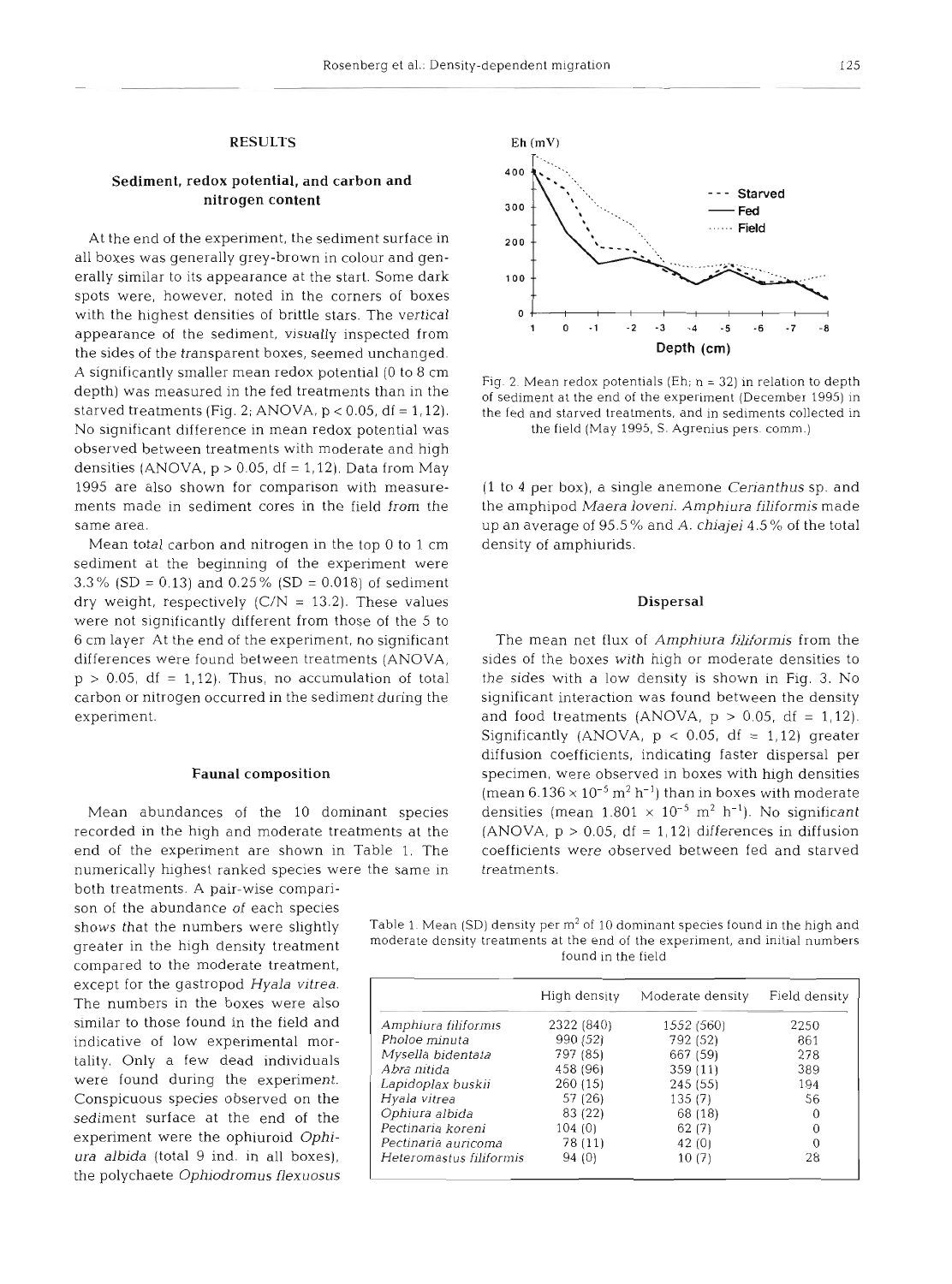

Fig. 3. Amphiura filiformis. Mean *(SD<sub>i</sub>* n = 4) rates of migration (net fluxes after 63 d) from the half of a box with high or moderate density to the half with low density in fed and starved treatments

#### Biomass

Individual weights of *Amphiura filiformis* are shown in Fig. **4.** *A. filiformis* fed during the experiment had a significantly (ANOVA,  $p < 0.05$ , df = 1,12) greater wet weight per individual than those that were starved. No significant difference (ANOVA,  $p > 0.05$ , df = 1,12) in weight was found between individuals in moderate (mean  $0.202$  g ind.<sup>-1</sup>) and high (mean  $0.201$  g ind.<sup>-1</sup>) densities, or between sides of a box. Thus, *A. filiformis*  assimilated the food they were given and in about equal amounts per individual in both density treatments.

## Gonad development

Several Amphiura *filiformis* showed visible development of gonads on the ventral side of the disk. Gonads were observed in 42% (SD = 14,  $n = 26$ ) of the fed brittle stars and in  $12\%$  (SD = 15, n = 25) of the starved individuals.



Fig. 4. *Amphiura filiformis.* Mean (SD, n = 4) individual wet weight in high and moderate densities and in fed and starved treatments

### Migratory observations

No brittle stars were seen on the surface of the sediment in thc boxes. When the behaviour was recorded by video, 14 *Amphiura filiformis* were observed moving on the sediment during the 4 wk of continuous observation. Some of these crossed the 'borderline' to the side of the 2 aquaria with no macrofauna, but some moved back and only 4 buried themselves into the sediment on the 'empty' side. In the analysis of sediment at the end of this experiment, 16 individuals out of 160 were found on the formerly 'empty' side; 8 of these were found more than 10 cm from the 'borderline'. There was no upstream or downstream effect on migration.. Thus, A. *fjliformis* are able to move on or within the sediment.

## **DISCUSSION**

#### Experimental technique and food supply

The experimental technique used here, with natural sediment and fauna, was adopted from Berge et al. (1986). In the present experiment, the aquaria were supplied with water of the same salinity and a similar temperature as that at the site of collection. Except for the surface of the sediment, carbon and nitrogen concentrations and redox potential depth distribution were similar in the treatments. At the upper centimetres of the sediment, the redox potential was lower, probably as a result of food supply. Thus, sediment conditions seem to have been rather stable during the experimental period despite different treatments. No great differences were recorded in composition and abundance of dominant species, either between treatments at the end of the experiment, or between treatments and what was initially found in the field. In comparison with abundances obtained in May 1992 from the same area (Rosenberg 1995), the numbers were similar, except for *Amphiura filiformis,* which then occurred in larger numbers of about  $3600$  ind. m<sup>-2</sup>.

'Export production', which is similar to sedimentation, has in the Skagerrak been estimated to be about 50 g C  $\mathrm{m}^{-2}$  yr<sup>-1</sup> (Stigebrandt 1991), whereas records from sediment traps during the productive part of the year have given estimates 2 to 3 times greater (Rosenberg et al. 1990, Bjørnsen et al. 1993). These quantities of sedimenting material towards the bottom are small compared to the amounts used in this experiment. Thus, the total amount seems to have been more than sufficient for all animals in the experiment. In the Deep Trench area, however, advective transport of organic matter has been recorded near the bottom. This will provide additional food to the benthic communities living there (Rosenberg 1995).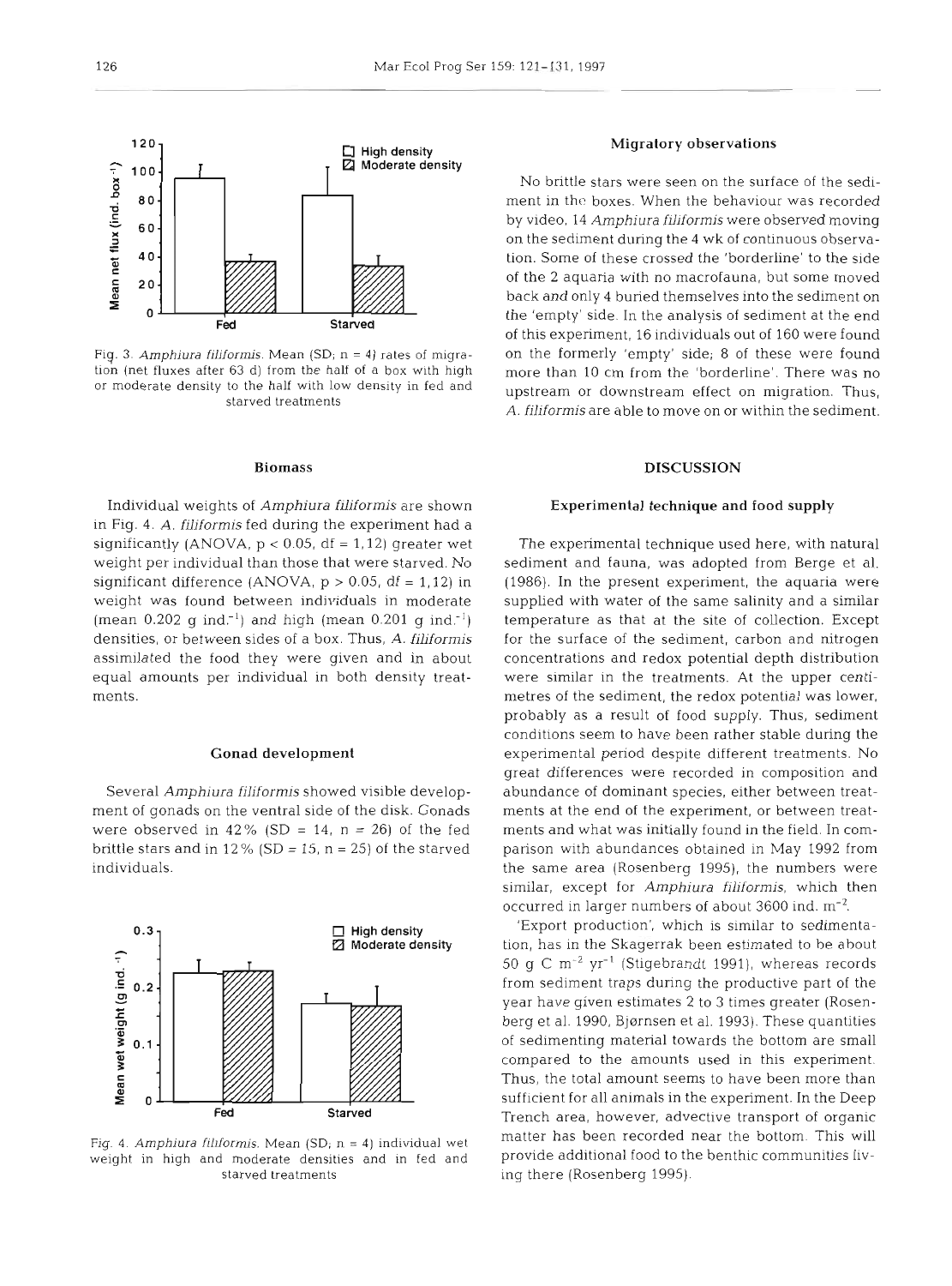#### Pattern of distribution

The 'ideal free distribution' model is frequently used to describe patterns of distribution of mobile animals in relation to availability of food (Milinski 1988, Kacelinic et al. 1992). It states that each individual should choose patches so that it maximises its rate of food Intake, that resources are distributed in patches and that competitors are equal in all respects. The model may be applicable to behavioural patterns in mobile animals such as fish, which can make a clear choice in this respect. It is, however, less relevant for semi-mobile benthic infauna that may not be able to notice and respond to resources some distance away.

Instead, *Amphiura filiformis* may be moving randomly. In the present experiment, some individuals may be pushed towards the sides of the boxes and may either have to stay close to the walls or to 'push back' and perhaps create pressure for movement in the opposite direction. Density-dependent dispersal in the present experiments occurs from the open half of the box where the brittle stars can move into the less densely populated side. From this borderline, the net migration will initially be more or less unidirectional. Limited by the 3 sides of the enclosure, this general behaviour pattern seems to fit the diffusion model, which states that dispersal arises from random movements and that net movement results in a more even spread of a population (e.g. MacCall 1990). If the movements of some individuals were retarded along the sides or in the **2** corners of boxes, the diffusion coefficient should have been underestimated. If that happened, however, it may not have affected the difference in rate of dispersal between the 2 densities.

In this experiment, 26 % (high) to 16 % (moderate) of the individuals in the crowded side of the boxes had moved into the less crowded side by the end of the experiment. As this only indicates the net flux of specimens in a 'Random Walk' model, the total movement of specimens in the sediment should be greater. A simple calculation of the capacity of *Amphiura filiformis* to rework and dislocate the sediment could be estimated from the diffusion coefficient observed in this study  $(D = 6.136 \times 10^{-5} \text{ m}^2 \text{ h}^{-1}$ , in high density) and from field data abundance (density of  $~5000$  ind. m<sup>2</sup>) obtained from the Deep Trench in the Skagerrak (Rosenberg 1995). Given in 2 dimensions, the square of the distance of dispersal during 1 h from a point of origin is  $r^2 = 4Dt =$  $4 \times 6.136 \times 10^{-5}$  m<sup>2</sup> h<sup>-1</sup> (Berg 1983). This gives a total distance of movement of  $47 \text{ m h}^{-1}$  for all 3000 specimens of A. *filiformis* in a square metre. Such an estimate is a crude approximation because the distance is dependent on patterns, direction and speed of movement. At a density of about 3000 ind.  $m^{-2}$ , the area of sediment at about 3 to 4 cm depth covered by disks of A. *filiformis*  can be estimated as 22 % (Rosenberg 1995). The capacity of such a density of brittle stars to displace sediment can be calculated at  $0.18 \text{ m}^2 \text{ h}^{-1}$ . Thus, movement of A. *filiformis* should generate a more or less continuous displacement of sediment and be of great significance to the bio-geo-chemical processes in the sediment.

#### Food and density dependence

Several studies dealing with soft-bottom fauna have shown food to be a regulating factor for density. This is most obvious for deposit-feeding animals, which have to compete for food as a partly degraded resource (e.g. Levinton 1979). In shallow waters, suspension-feeding animals may, at least during some seasons, be able to feed on an abundant, nutritious food source. Although secondary production in suspension-feeding bivalves can be extremely high in some areas (Moller & Rosenberg 1983), other studies have demonstrated that members of this feeding category can also be food limited (Peterson & Black 1987).

In the present experiment, the weight of *Amphiura filiformis* treated with daily additions of food increased significantly more than that of starved individuals. Thus, the brittle stars assimilated the food and some of the resulting energy was allocated to germinal growth. Build-up of gonads may be a way for *A. filiformis* to store energy, which may be resorbed during periods of starvation. In a similar box experiment with a benthic community from the same Deep Trench area, Skold & Gunnarsson (1996) demonstrated somatic and germinal growth in A. *filiformis* and *A. chiajei* in response to food supply. Comparisons between a high and a low density community in that experiment suggested that growth was density-dependent because of competition for space or food. A possible explanation for that density-dependent growth may be that the amount of food (16.8  $\sigma$  C m<sup>-2</sup> in 2.5 mo) given to the high density treatment was not enough. It was slightly less than one-tenth of the amount (in carbon) given in the high density treatment in the present study. Contrary to the results in the Skold & Gunnarsson (1996) experiment, Josefson (1995) found that growth was independent of density even in *A. filiformis* at densities >3000 ind. m-2. These results were obtained in a field study in the Kattegat (south of Skagerrak) and growth of *A. filiformis*  was estimated from measurements taken 143 d apart of oral widths. The reason for density-independent growth rates may be that abundances were related to the food resources in the sampling areas and that food availability per individual was approximately equal. Josefson's (1995) estimates of biomass increments were obtained from size correlations; growth of gonads was not included.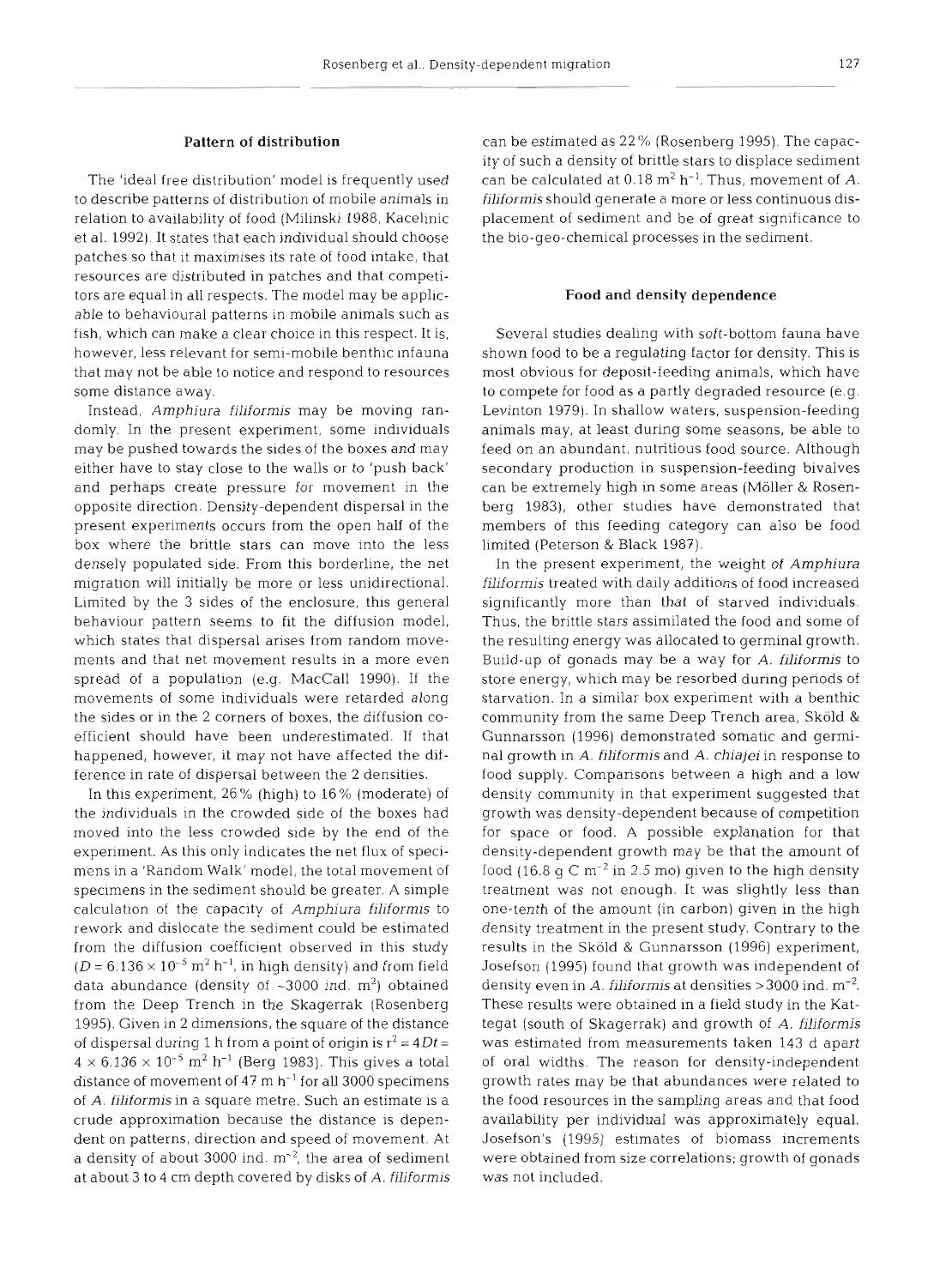Based on results from a field study, it has been suggested that the benthic community examined in the present study is limited by space rather than by food (Rosenberg 1995). This assumption was made because several populations, among them Amphiura filiformis, had extremely large densities and biomasses. A significant contribution of food for these animals in the field was supplied by means of near-bottom horizontal currents. In our experiments, A. filiformis was fed daily with food in excess. Despite this, they migrated from the crowded treatments to sediments where abundance was smaller; numbers and biomasses became similar. This is the first time density-dependent dispersal has been shown experimentally in sublittoral softbottom populations.

### **Interspecific and intraspecific competition**

In shallow coastal and intertidal areas, densitydependent competition and interaction have been observed in a number of studies. Ambrose (1986), for instance, provided evidence that the avoidance of large densities is a selective advantage in the amphipod Rhenoxynius abronius. Such migration significantly increased the emigration from the sediment to the water column, which increased the vulnerability of amphipods to predation. Based on results from an experimental study in a sandy-bottom lagoon in southern California, Peterson (1977) suggested that competition for space may be the most important biological factor determining the abundance of species in that area. Manipulations of density demonstrated emigration of a suspension-feeding bivalve, Cryptomya californica, which probably was a result of negative intraspecific interactions. Additional results from the same lagoon also suggested that competition, in this case interspecific interaction among suspensionfeeders, for space is a primary mechanism for interaction in this system (Peterson & Andre 1980). On the other hand, in an experimental study of spatial competition in a dense infaunal intertidal community on the U.S. Pacific coast, no interspecific competitive interactions could be observed (Wilson 1984). Wilson (1983) found, however, strong density-dependent intraspecific competition in the deposit-feeding polychaetes Pygospio elegans and Pseudopolydora kernpi. Although density-dependent migrations have been demonstrated in the field and in microcosm experiments, the importance of the availability of food was not evaluated.

The examples presented here suggest that intra- and interspecific competition can both affect abundance. distribution and organisation of populations. Similar results have also been obtained in studies of intertidal limpets (Creese & Underwood 1982). Several authors have suggested, based on the fact that the same specles compete for the same food resources, that intraspecific (Ebert 1977, Levin 1981) and also intrafamilial (Woodin & Jackson 1981) competition are stronger and more common than interspecific competition. Competitive interactions between Amphiura filiformis and **A.** chiajei were not investigated here, but these 2 species are known to CO-occur in many areas (e.g. Petersen 1913) and also in the Deep Trench sediments (Rosenberg 1995). Interactive behaviour between the 2 species was not observed on the surface of sediments during the experiments. Their disks are at a similar depth in the sediment and interspecific competition for space is likely when densities are high.

Intraspecific aggressive behaviour, e.g. fights for food, has been recorded in the spionid Pseudopolydora paucibranchiata, and recruitment patterns for this species seem to result in a uniform spacing during settlement (Levin 1981). Such territorial behaviour may be a population regulatory factor. Intraspecific aggressive behaviour in Amphiura filiformis was not observed at the sediment surface in the present experiments, but a few times 2 arms belonging to different specimens were noted to struggle with one another when they tried to capture the same food particle. Mutual interference may, however, occur within the sediment. The space occupied by disks of 3000 ind.  $m^{-2}$ of A. filiformis at about 3 cm depth in the sediment in the Deep Trench was estimated to be  $\sim 0.22$  m<sup>2</sup> (Rosenberg 1995). In addition to this, about **3** arms of each individual are also kept in the sediment (Ockelmann & Muus 1978, Loo et al. 1996), which indicates that the space in the sediment may be densely packed with A. filiformis. For feeding, A. filiformis needs access to the surface; the area swept and occupied by the arms (sometimes 2 per individual) is larger than the disc area.

Peterson (1977) argued that the carrying capacity of infauna is only loosely associated with total volume of infauna, but more closely related to demand for contact with the water-column. It is impossible to determine whether or not the trigger for dispersal of Amphiura filiformis in the present experiment is interaction on the surface or within the sediment. Numerous encounters between arms on the surface may trigger movement of the animals. The activity pattern and frequency of encounter rates of arms in the sediment are not known. When food was presented to the brittle stars, the activity of arms increased immediately. This increased activity increases the encounter rates between neighboring specimens and possibly induces migratory behaviour. Thus, if this is the case, increased arm activity may have a positive impact on the rate of migration and may lead to an overestimation of the diffusion coefficient.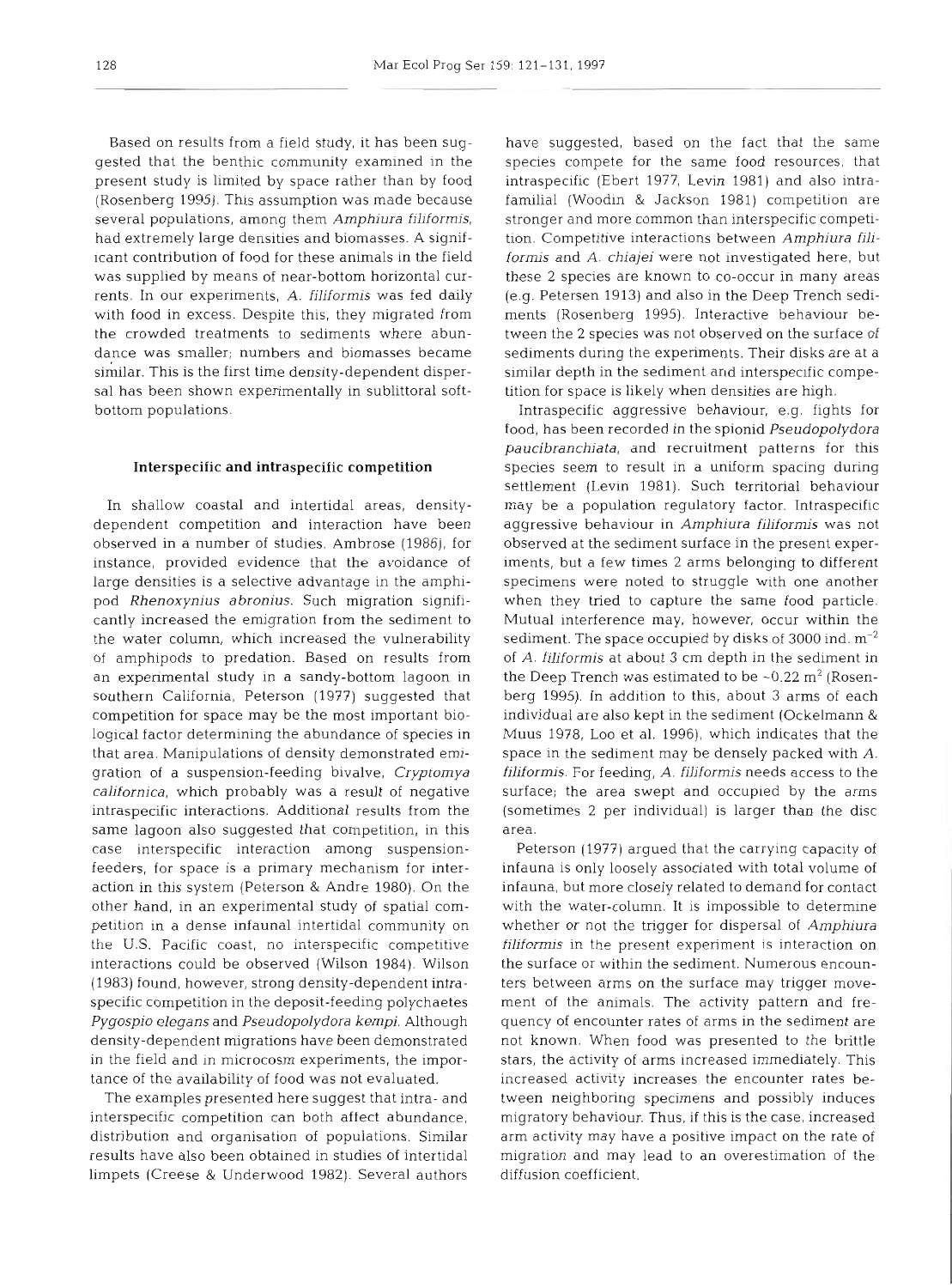Migration of brittle stars is shown to occur on the surface and within the sediment. Movement within the sediment takes longer, but the risk of predation from surface-dwelling predators is less compared to migration on the surface. That brittle stars are well suited to move in the sediment was demonstrated in the initial phase of the experiment; they were able to burrow into the sediment within a few seconds. The arms (usually 3) kept in the sediment may act as an anchoring system (Woodley 1975) and for Amphiura chiajei have been suggested to assist in sliding movements of the animals within the burrows (Ockelmann & Muus 1978). According to Woodley (1975), it is possible that brittle stars can drag themselves through the substratum in the same way that they burrow. The present experiment provides new evidence that brittle stars are mobile and may use their arms in the sediment to adjust their position and to direct their movement, perhaps sometimes away from interfering animals. The substantial migration by A. filiformis in this laboratory experiment might imply that they commonly move in the sediment and change their position. Such movement will destabilize the sediment and, as a consequence, affect other infauna behaviour including settlement and recruitment. Displacement will have impacts on chemistry and compaction of sediments. Because A. filiformis is a conspicuous species in many areas of the east Atlantic (e.g. Petersen 1915, Duineveld et al. 1987), these suggested effects may be of significant importance to the ecosystem and need to be investigated in detail in future studies.

#### Colonization

The observed mobility of Amphiura filiformis implies that this species is capable of colonizing new patches, at least over short distances. Physical disturbances, such as demersal trawling, dredging, strong winds and seasonal deficiency of oxygen in bottom waters, may open new patches for possible immigration by adult A. filiformis. Zajak & Whitlatch (1991) demonstrated that demographic aspects including survivorship, fecundity, and population growth rate are important factors in soft-sediment patch dynamics. Seasonal hypoxia has been shown to force A. filiformis and A. chiajeiout of the sediment (Rosenberg et al. 1991). The latter species was capable of directional migration on the surface to reach elevated patches (Stachowitsch 1984), where oxygen concentrations were presumably greater than in nearby depressions. Thus, these brittle stars, if they survive a physical disturbance or a hypoxic event, may-when oxygen conditions improve-later be able to emigrate to new patches where exploitable resources may be available.

From 1968 onwards, benthic faunal succession following abatement of sediment enrichment was studied in a Swedish fjord in October for successive years (Rosenberg 1976). In the inner part of the fjord, the benthic communities were in an early successional stage in 1969. No Amphiura filiformis were found in that inner area. In 1970, about 50 juvenile A. filiformis ind.  $m^{-2}$  were recorded at 3 stations at 30 m depth, but the following year several hundred adult A. filiformis with developed gonads were found at the same 2 stations (Rosenberg 1976 and unpubl. results). It takes several years for A. filiformis to grow to maturity in the Skagerrak (Skold et al. 1994), so immigrants must have arrived from the adult population further out in the fjord. Emigration from outer stations, where adults were found the previous year in sufficient numbers (Rosenberg 1976), suggests a migration over distances of up to 2 km, which is too long to be the result of a diffusion process only. The diffusion equation used here suggests that migration by means of diffusion may take about 3 million years. Perhaps populations of A, filiformis were present on the slopes surrounding those two 30 m stations. In any event, immigration of adult A. filiformis to this previously low diversity area was evident.

Acknowledgements. The authors thank Per-Olof Moksnes, Per R. Jonsson, Mattias Sköld, Peter Tiselius and Antony Underwood for discussions, suggestions and comments on the manuscript. Financial support for this study was provided by the Swedish Natural Science Research Concil (grant no. B-AA/BU 0329-312), the Swedish Environmental Protection Agency and the Goteborg University Marine Research Center.

#### LlTERATURE CITED

- Akesson B (1975) Reproduction in the genus Ophryotrotrocha (Polychaeta, Dovilleidae). PSZN I: Mar Ecol 39(Suppl): 377-398
- Ambrose WGJ (1986) Experimental analysis of density dependent emigration of the amphipod Rhepoxynus abronius. Mar Behav Physlol 12:209-216
- Berg HC (1983) Random walks in biology. Princeton University Press, Princeton, NJ
- Berge JA, Schaanning M, Bakke T, Sandøy KA, Skeie GM, Ambrose JWG (1986) A soft-bottom sublittoral mesocosm by the Oslofjord: description, performance and examples of application. Ophelia 26:37-54
- Bjernsen KP, Kaas H, Kaas H, Nielsen TG, Olesen M, Richardson K (1993) Dynamics of a subsurface phytoplankton maximum in the Skagerrak. Mar Ecol Prog Ser 95:279-294
- Branch GM (1984) Competition between marine organisms: ecological and evolutionary implications. Oceanogr Mar Biol Annu Rev 22:429–59
- Buchanan JB (1964) A comparative study of some features of the biology of Amphiura filiformis and Amphiura chiajei (Ophiuroidea) considered in relation to their distribution. J Mar Biol Assoc UK 44:565-536
- Connell JH (1974) Ecology: field experiments in marine eco-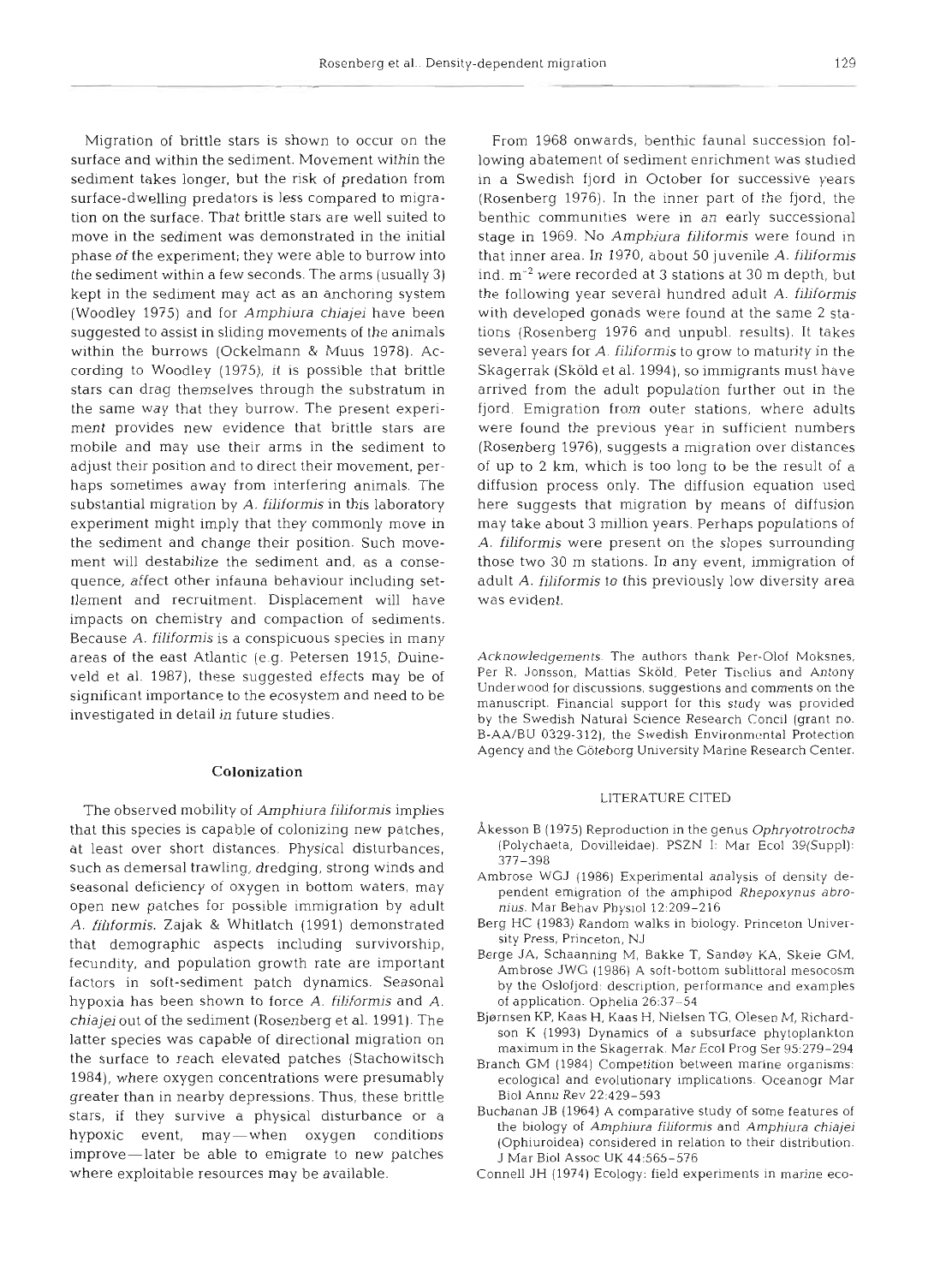logy. In: Marisal RN (ed) Experimental marine biology. Academic Press, Nen York, p 21-54

- Creese RG, Underwood AJ (1982) Analysis of inter- and intraspecific competition amongst intertidal limpets with different methods of feeding. Oecologia (Berl) 53:337-346
- Creutzberg F, Wapenaar P, Duineveld G, Lopez Lopez N (1984) Distribution and density of the benthic fauna in the southern North Sea in relation to bottom characteristics and hydrographic conditions. Rapp PV Réun Cons Int Explor Mer 183:lOl-110
- Duineveld GCA, Kunitzer A, Heyman RP (1987) Amphiura filiformis (Ophiuroidea: Echinodermata) in the North Sea. Distribution, present and former abundance and size composition. Neth J Sea Res 21:317-329
- Ebert TA (1977) An experimental analysis of sea urchin dynamics and community interactions on a rock jetty. J Exp Mar Biol Ecol 27:l-22
- Fenchel T (1969) The ecology of marine microbenthos IV Structure and function of the benthic ecosystem its chemical and physical factors and the microfauna communities with special reference to the ciliated protozoa. Ophelia 6:l-182
- Josefson AB (1985) Distribution of diversity and functional groups of marine benthic infauna in the Skagerrak (Eastern North Sea)-Can larval availability affect diversity? Sarsla 70:229-249
- Josefson AB (1995) Large-scale estimate of somatic growth In Amphiura filiformis (Echinodermata: Ophiuroidea). Mar Biol 124:435-442
- Jumars PA, Wheatcroft RA (1989) Responses of benthos to changing food quality and quantity, with a focus on deposit feeding and bioturbation. In: Berger WH, Smetacek VS. Wefer G (eds) Productivity of the ocean: present and past. Wiley & Sons, London, p 235-253
- Kacelinic A, Krebs JH, Bernstein C (1992) The Ideal free distribution and predator-prey populations. Trends Ecol Evol 7:50-55
- Kiinitzer A, Basford D, Craeymeersch JA, Dewarumez JM. Dorjes J, Duineveld GCA, Eleftheriou A, Heip C, Herman P. Kingston P, Niermann U, Rachor E, Rumohr H, de Wilde PAJ (1992) The benthic infauna of the North Sea: species distribution and assemblages. ICES (Int Counc Explor Sea) J Mar Sci 49:127-143
- Levin LA (1981) Dispersion, feeding behavior and competltion in two spionid polychaetes. J Mar Res 39:99-117
- Levinton JS (1979) Deposit-feeders, their resources, and the study of resource limitation. In: Livingston RJ (ed) Ecological processes in coastal and marine systems. Plenum Press, New York, p 117-141
- Loo LO, Jonsson PR, Sköld M, Karlsson O (1996) Passive suspension feeding in Amphiura filiformis (Echinodermata: Ophiuroidea): feeding behaviour in flume flow and potential feeding rate of field populations. Mar Ecol Prog Ser 139:143-155
- Loo LO, Rosenberg R (1996) Production and energy budget in marine suspension feeding populations: Mytilus edulis, Cerastoderma edule, Mya arenaria and Amphiura filiformis. J Sea Res 35:199-207
- Maccall AD (1990) Dynamic geography of marine fish populations. Univ Washington Press, Seattle
- Mayr E (1977) Populations, species, and evolution. An abridgment of animal species and evolution. Harvard Univ Press, Cambridge
- Milinski M (1988) Games fish play: making decisions as a social forager. Trend Ecol Evol 3:325-330
- Möller P, Rosenberg R (1983) Recruiment, abundance and production of Mya arenaria and Cardium edule in marine

shallow waters. western Sweden. Ophelia 22:33-55

- Ockelmann KW. Muus K (1978) The biology, ecology and behaviour of the bivalve, Mysella bidentata. Ophelia 17-1-93
- O'Connor B, Bowmer T, Cirehan A (1983) Long-term assessment of the population dynamics of Amphjura filiformis (Echinodermata, Ophiuroidea) in Galway Bay, west coast of Ireland. Mar Biol 75:279-286
- Olafsson E (1986) Density dependence in suspension-feeding and deposit-feeding populations of the bivalve Macoma baltica, a field experiment. J Anim Ecol 55:517-526
- Olafsson EB, Peterson CH, Ambrose WG (1994) Does recruitment limitation structure population and communities of macro-invertebrates in marine soft sediments: the relative significance of pre- and post-settlement processes. Oceanogr Mar Biol Annu Rev 32:65-109
- Paine RT, Vadas RL (1969) The effects of grazing by sea urchins, Strongylocentrotus spp., on benthic algal populations. Limnol Oceanogr 14:710-719
- Pearson TH, Rosenberg R (1987) Feast and famine: structuring factors in marine benthic communities. In: Gee JHR, Giller PS (eds) The 27th Symposium of The British Ecological Society Aberystwyth 1986. Blackwell Scientific Publications, Oxford, p 373-395
- Petersen CGJ (1913) Valuation of the sea. 2. The animal communities of the sea bottom and their importance for marine zoogeography. Rep Dan Biol Annu Rev 16.229-31 1
- Petersen CGJ (1915) On the animal communities of the sea bottom and their importence for marine zoogeography. Rep Dan Biol Stn 16:l-28
- Peterson CH, Black R (1987) Resource depletion by active suspension feeders on tidal flats: influence of local density and tidal elevation. Limnol Oceanogr 32.143-166
- Peterson CH (1977) Competitive organization of the softbottom macrobenthlc communities of southern California lagoons. Mar Biol43:343-359
- Peterson CH (1982) The importance of predation and intraand interspecific competition in the population biology of two infaunal suspension-feeding bivalves, Protothaca staminea and Chione undatella. Ecol Monogr 52:437-475
- Peterson CH, Andre SV (1980) An experimental analysis of interspecific competition among marine filter feeders in a soft-sediment environment. Ecology 61:129-139
- Rosenberg R (1976) Benthic fauna1 dynamics during succession following pollution abatement in a Swedish estuary. Oikos 27:414-427
- Rosenberg R (1995) Benthic marine fauna structured by hydrodynamic processes and food availability. Neth J Sea Res 34303-317
- Rosenberg R, Dahl E, Edler L, Fyrberg L, Graneli E, Graneli W, Hagström Å, Lindahl O, Matos MO, Pettersson K, Sahlsten E, Tiselius P, Turk V, Wikner J (1990) Pelagic nutrient and energy transfer during spnng In the open and coastal Skaferrak. Mar. Ecol Prog Ser 61:215-231
- Rosenberg R, Hellman B, Johansson B (1991) Hypoxic tolerance of marine benthic fauna. Mar Ecol Prog Ser 79: 127-131
- Sköld M, Gunnarsson J (1996) Somatic and germinal growth of the infaunal brittle stars Amphiura fillformis and Amphiura chiajei in response to organic enrichment. Mar Ecol Prog Ser 142:203-214
- Sköld M, Loo LO, Rosenberg R (1994) Production, dynamics and demography of an Amphiura filiformis population. Mar Ecol Prog Ser 103:81-90
- Snedecor GW, Cochran WG (1967) Statistical methods. Univ Iowa Press, Arnes
- Southward AJ (1991) Forty years of changes in specles com-